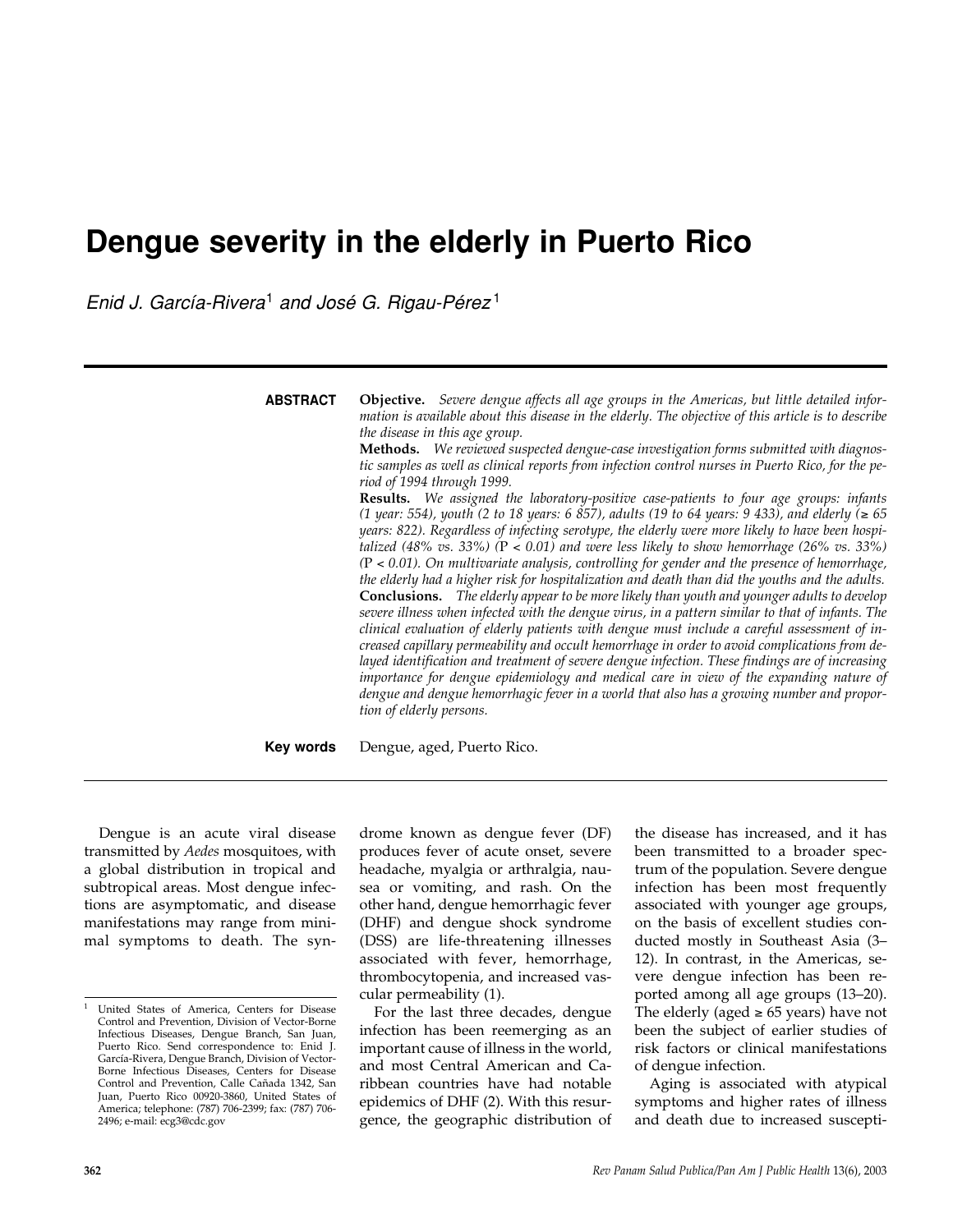bility to infections in general. This may be related to exogenous or endogenous factors such as environmental conditions, the presence of comorbid disease, and physiologic or immunologic changes (21). Whether the elderly differ from other age groups in clinical manifestations, disease severity, or risk factors associated with severe dengue is not known.

An excellent opportunity to evaluate such differences came from the laboratory-based surveillance system for dengue maintained by the Puerto Rico Department of Health in collaboration with the Dengue Branch, a unit of the Centers for Disease Control and Prevention (CDC) of the United States of America that is located in San Juan, Puerto Rico. A commonwealth associated with the United States, the island of Puerto Rico is located in the Caribbean and has an area of 3 454 square miles (9 104 km2). In year 2000 the population was 3 808 610 and 11% were aged 65 years or older (22). Puerto Rico is divided into 78 municipios. Each municipio has an urban or semiurban nucleus (city or town) and may include both urban and rural areas.

In Puerto Rico, dengue is endemic and intermittently epidemic. The most recent islandwide outbreaks occurred in 1994 and 1998 (23). Each year, the dengue surveillance system receives reports for dengue patients in all age groups and from all municipios. The purpose of this study was to characterize, using laboratory-based surveillance information, the clinical manifestations of dengue infection and the risk factors associated with severe dengue infection in the elderly, in comparison to other age groups in Puerto Rico.

### **METHODS**

#### **Surveillance data**

We analyzed surveillance data for case-patients in Puerto Rico with onset between 1 January 1994 and 15 October 1999. The CDC Dengue Branch receives blood specimens from clinics,

hospitals, and laboratories throughout Puerto Rico. The samples are accompanied by a dengue case investigation form (DCIF), which includes demographic and clinical information, including whether the patient had developed hemorrhagic manifestations or was hospitalized at the time the blood specimen was drawn. Reports from hospital infection control nurses (ICNs), who voluntarily submit detailed clinical information from inpatients with suspected dengue, were also analyzed.

#### **Laboratory data**

Serum samples collected less than 6 days after the onset of symptoms (acute-phase samples) were processed for virus isolation in either C6/36 mosquito cell cultures or inoculated into *Toxorhynchites amboinensis* or *Aedes aegypti* mosquitoes (24). Dengue viruses were identified by the use of serotypespecific monoclonal antibodies in an indirect fluorescent antibody test on virus-infected cell cultures or tissue from inoculated mosquitoes. Serum specimens collected 6 days or more after the onset of illness (convalescentphase samples) were tested for antidengue immunoglobulin M (IgM) by the IgM antibody-capture enzymelinked immunosorbent assay (MAC-ELISA) (25). If a serum specimen gave positive results for the virus, it was further evaluated with the immunoglobulin G (IgG) ELISA to determine whether the infection was primary or secondary (26, 27).

#### **Case classification**

Patients with clinical manifestations compatible with dengue whose serum specimens were referred for laboratory diagnosis to the CDC Dengue Branch were considered to have a suspected case of dengue. Confirmation of current dengue infection was based on the following criteria: 1) dengue virus isolation from serum or autopsy tissue samples (virus-positive cases) or 2) seroconversion from negative

to positive or a fourfold or greater change in anti-dengue antibody titers in paired serum samples. Probable dengue case-patients were those individuals in whom a single serum sample was positive for anti-dengue IgM or showed anti-dengue IgG antibody titer by ELISA  $\geq 163 840$ . For this study, confirmed and probable case-patients were considered together as laboratorypositive case-patients. Single specimens negative for virus or for antidengue IgM antibody, if collected 5 or fewer days from the onset of symptoms, were considered nondiagnostic, and the case was categorized as indeterminate. In the 1994 and 1998 epidemics, priority for testing was given to samples from more severely ill patients, regardless of age, or from municipalities where an increase in incidence had not been previously detected. Samples that were not processed because of the criteria for testing applied during the 1994 and 1998 epidemics were considered nondiagnostic, and the case was also categorized as indeterminate. In specimens collected 6 or more days after the onset of symptoms, the absence of IgM was considered to rule out the diagnosis of dengue, and the case-patient was considered negative for dengue.

Suspected dengue case-patients were classified on the basis of age (by age group), laboratory diagnosis (by serologic or virologic testing), immune response (primary vs. secondary dengue infection), and severity (DF vs. DHF/DSS).

All patients were assigned to one of four age groups: infants (age  $\leq 1$  year), youths (2 to 18 years), adults (19 to 64 years), or the elderly  $(≥ 65$  years). Age was defined as the age at onset of symptoms, stated on the DCIF or the ICN reports. Case-patients in whom age was unknown were excluded from the analysis. The comparisons between the age groups were limited to laboratory-positive case-patients.

Patients were classified as having current primary or secondary cases on the basis of the anti-dengue antibody types and titers in virus-positive acute-phase serum samples. A patient with a current primary case was de-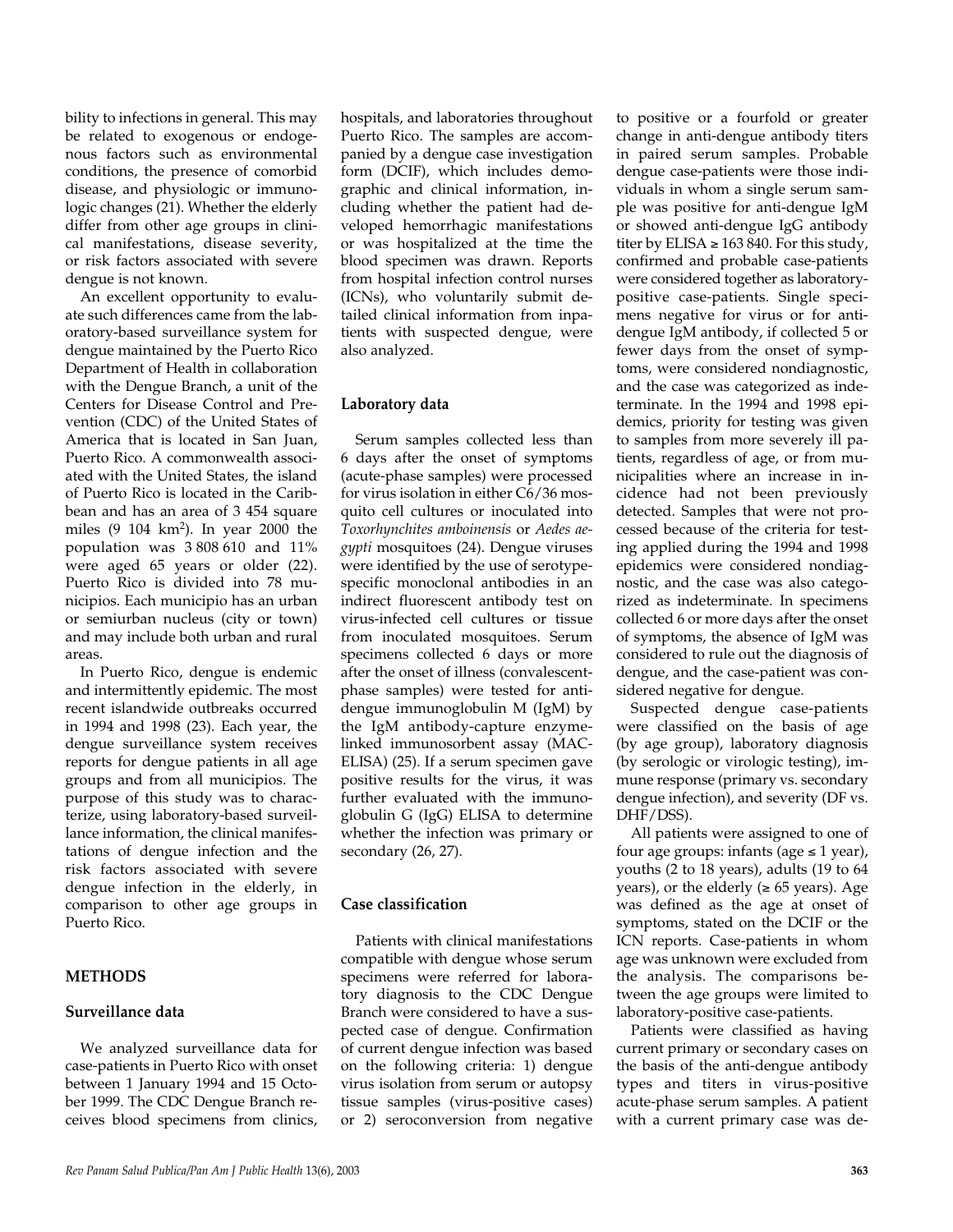fined as having the virus isolated from an acute-phase serum sample with no detectable anti-dengue IgG antibody by IgG ELISA. A patient with a current secondary case was defined as having the virus isolated from an acute-phase serum sample with an anti-dengue IgG antibody titer by IgG ELISA (27).

Only the ICN reports provided sufficient information to allow for clinical classification of cases. Laboratorypositive hospitalized case-patients were classified as having DF, DHF, or DSS by using the World Health Organization (WHO) case definitions (1).

#### **Statistical methods**

In this retrospective study, we used DCIF data to compare the proportion of patients who exhibited hemorrhage, who were hospitalized, or who died in each age group. Using ICN reports, we evaluated the presence of symptoms, the results of clinical testing, and the disease classification (DF vs. DHF/DSS) for each group among laboratory-positive hospitalized dengue case-patients. Only case-patients for which the information for a defined variable was present were included in the analysis. Statistical significance of comparisons was ascertained using chi-square, two-tailed Fisher's exact test, or single factor analysis of variance

(Kruskal-Wallis test). Post hoc analysis (multiple comparisons for percentages or means) was performed by using the Tukey test to compare each value with every other value, and the Dunnett procedure was used to compare the results from the elderly versus those from each of the other age groups (28).

Using stratified univariate analysis, we compared the association between each risk factor (gender, history of hemorrhage, immunologic status, and virus serotype) and each outcome (proportions of hospitalized and fatal cases) in each age group. For multivariate analysis, logistic regression models were used to identify independent factors associated with hospitalization and death. Models were tested for interaction and confounders. Epi Info version 6.04b software (29) and Computer Programs for Epidemiologists (PEPI) version 3.01 software (30) were used for all statistical analyses.

# **RESULTS**

From 1 January 1994 to 15 October 1999, specimens from 59 669 patients with suspected dengue in Puerto Rico were referred for laboratory diagnosis to CDC's Dengue Branch. Among them, 2 271 (3.8%) were from infants, 24 395 (40.9%) were from youth, 29 920 (50.1%) were from adults, and 3 083 (5.2%) were from elderly patients. From 1994 to 1999, the proportion of suspected dengue cases in Puerto Rico in persons aged 65 years or older increased from 4.4% to 7.3%. A definitive laboratory diagnosis was made in 22 743 of the suspected cases  $(38.1\%)$ . There were 17 666 (29.6%) laboratorypositive cases (14 512 [82%] by serologic and 3 154 [18%] by virologic methods), 5 077 (8.5%) specimens were classified as negative, and 36 926 (61.9%) were indeterminate. By age group, the proportions of laboratorypositive results were: 24.4% (554 cases) in infants, 28.1% (6 857 cases) in youths, 31.5% (9 433 cases) in adults, and 26.6% (822 cases) in the elderly. By dengue serotype, of the 3 154 viral isolations, 761 of them (24.1%) were DEN-1, 1 294 (41.0%) were DEN-2, 163 (5.2%) were DEN-3, and 936 (29.7%) were DEN-4.

As shown in Table 1, males made up a slight majority of the laboratorypositive dengue case-patients in every age group except the adults. Of the 44 patients with a laboratory-positive case who died during the study period, 22 (50%) were male. DEN-4 was the predominant serotype among the elderly. The elderly showed the lowest incidence rate in a comparison with data for other age groups in the two nonepidemic years of 1996 and 1997. Among the 3 154 virus-positive casepatients, 2 379 of them (75.4%) had a

| TABLE 1. General characteristics of laboratory-positive dengue cases, by age group, Puerto Rico, 1994-1999 |  |  |  |
|------------------------------------------------------------------------------------------------------------|--|--|--|
|                                                                                                            |  |  |  |

| Infants         | Youth                           | Adults                 | Elderly        |  |
|-----------------|---------------------------------|------------------------|----------------|--|
| 1.13:1          | 1.05:1                          | 0.89:1                 | 1.10:1         |  |
| DEN-2 (34)      | DEN-2 (39)                      | DEN-2 (44)             | DEN-4 (46)     |  |
| 0.51            | 0.71                            | 0.51                   | 0.24           |  |
| 0.45:1          | 2:1                             | 5:1                    | 12:1           |  |
| 236/526 (44.9)b | 2 068/6 794 (30.4) <sup>b</sup> | 3 242/9 345 (34.7)b    | 212/812 (26.1) |  |
| 286/553 (51.7)  | l 896/6 814 (27.8) <sup>b</sup> | $3256/9397$ $(34.6)^b$ | 390/816 (47.8) |  |
| $3/554$ $(0.5)$ | $9/6$ 857 $(0.1)^b$             | 25/9 433 (0.3)         | 7/822 (0.9)    |  |
|                 |                                 |                        |                |  |

a Number with characteristic/number in age group with evaluable responses.

b  $P$  < 0.05 compared to elderly group.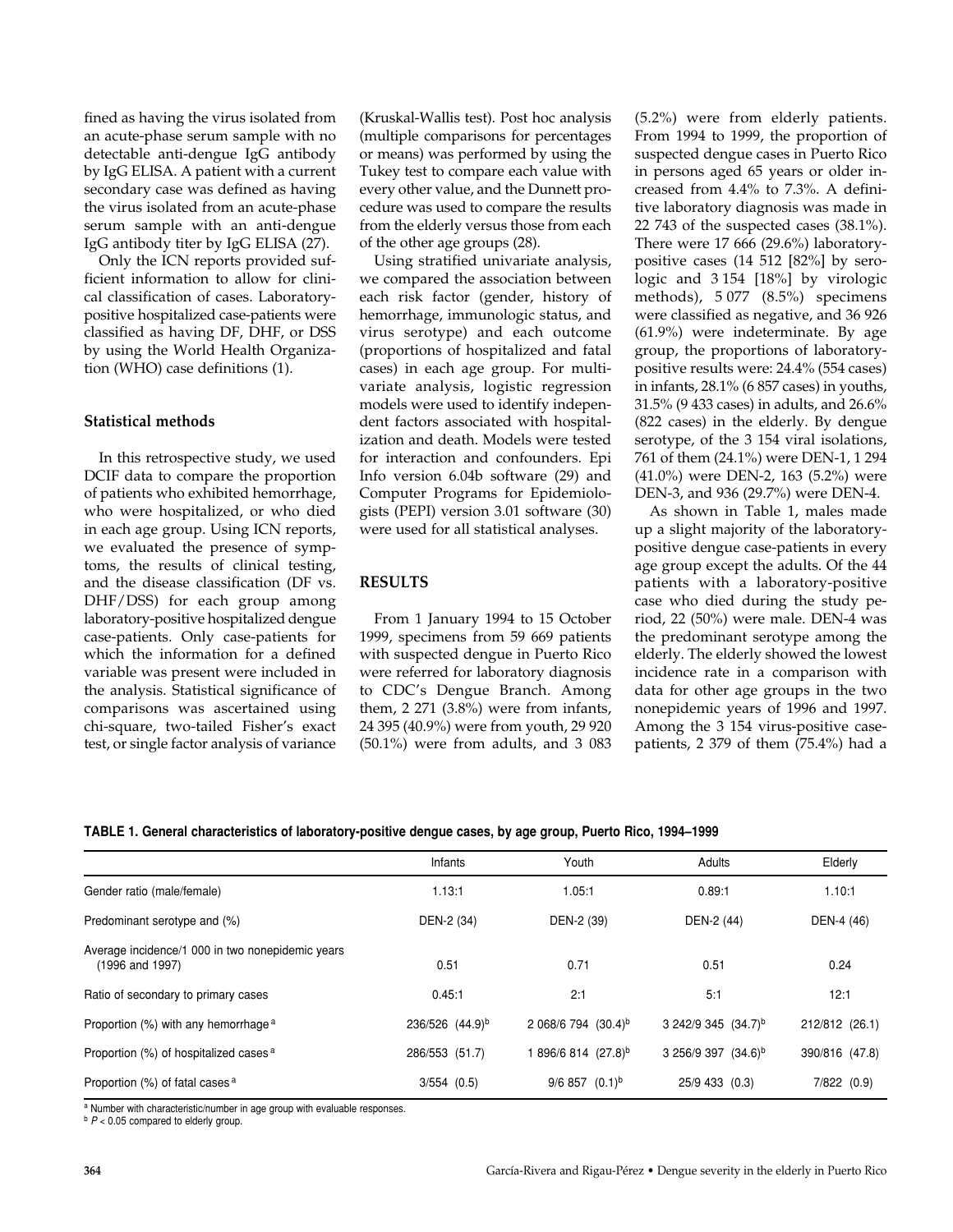|  |  |  |  | TABLE 2. Clinical characteristics for laboratory-positive hospitalized dengue cases, by age group, Puerto Rico, 1994–1999ª |  |
|--|--|--|--|----------------------------------------------------------------------------------------------------------------------------|--|
|  |  |  |  |                                                                                                                            |  |

|                                   | Infants          |                   | Youths |                   | Adults |                   | Elderly |               |
|-----------------------------------|------------------|-------------------|--------|-------------------|--------|-------------------|---------|---------------|
| Characteristic                    | No.              | $\%$              | No.    | $\%$              | No.    | $\%$              | No.     | $\frac{0}{0}$ |
| Constitutional symptoms           |                  |                   |        |                   |        |                   |         |               |
| Fever                             | 19               | 90.5              | 562    | 98.8              | 984    | 98.1              | 118     | 97.5          |
| Rash                              | 15               | 71.5 <sup>b</sup> | 245    | 49.4 <sup>b</sup> | 346    | 40.0 <sup>b</sup> | 27      | 25.7          |
| Pleural or abdominal effusions    | $\boldsymbol{2}$ | 10.5              | 13     | 3.0               | 9      | 1.2               | 2       | 2.2           |
| Hepatomegaly                      | $\overline{2}$   | 10.5 <sup>b</sup> | 22     | 4.9 <sup>b</sup>  | 30     | 3.8 <sup>b</sup>  | 0       | 0.0           |
| Hemorrhagic manifestations        |                  |                   |        |                   |        |                   |         |               |
| Petechiae, purpura, or ecchymoses | 5                | 25.0              | 103    | 22.0              | 158    | 19.0              | 16      | 15.4          |
| Epistaxis                         | $\overline{c}$   | 10.0              | 33     | 7.2               | 58     | 7.0               | 4       | 3.8           |
| Gum bleeding                      |                  | 5.0               | 24     | 5.2               | 73     | 8.8 <sup>b</sup>  | 3       | 2.9           |
| Vaginal bleeding (women)          | 0                | 0.0               | 10     | 2.2               | 33     | 4.2 <sup>b</sup>  | 0       | 0.0           |
| Hematuria                         | 0                | 0.0               | 13     | 2.8               | 32     | 4.0               | 3       | 2.9           |
| Lower gastrointestinal bleeding   |                  | 5.9               | 12     | 2.9               | 19     | 2.6               | 8       | 8.1           |
| Hematemesis                       | 2                | 10.0              | 27     | 5.8               | 43     | 5.2               | 3       | 2.9           |
| Hemoptysis                        | 0                | 0.0               | 9      | 1.8               | 26     | 3.2               |         | 1.0           |
| Microhematuria                    |                  | 8.3               | 98     | 22.8 <sup>b</sup> | 293    | 37.5              | 38      | 40.0          |
| Bleeding at puncture site         | 0                | 0.0               | 28     | 6.2               | 70     | 8.7               | 5       | 4.9           |
| Other bleeding                    |                  | 5.3               | 3      | 0.7               | 15     | 1.9               |         | 1.0           |
| Excessive capillary leakage       | 6                | 28.6              | 104    | 18.0 <sup>b</sup> | 229    | 22.2 <sup>b</sup> | 42      | 33.3          |
| Severe outcome                    |                  |                   |        |                   |        |                   |         |               |
| Shock                             |                  | 5.3               | 6      | 1.3               | 10     | 1.3               | 0       | 0.0           |
| Death                             |                  | 8.3               | 6      | 1.9               | 10     | 1.8               | 3       | 4.3           |
| Disease classification            |                  |                   |        |                   |        |                   |         |               |
| Dengue fever                      | 17               | 81.0              | 523    | 90.6              | 910    | 88.1              | 109     | 86.2          |
| Dengue hemorrhagic fever          | 3                | 14.3              | 51     | 8.8               | 119    | 11.5              | 17      | 13.5          |
| Dengue shock syndrome             |                  | 4.8               | 3      | 0.5               | 4      | 0.4               | 0       | 0.0           |

a Calculations for the distribution of clinical characteristics exclude missing values in the denominator.

<sup>b</sup>*P* < 0.05 when compared to elderly.

secondary type immune response. As expected, the ratio of secondary to primary infection increased with age, from 0.45:1 in infants to 12:1 in the elderly. The elderly also had a statistically significant lower frequency of hemorrhage and a statistically significant higher proportion of hospitalized patients than did either the youth or adult case-patients (Table 1). Regardless of infecting serotype, the elderly were more likely to have been hospitalized (48% vs. 33%) ( $P < 0.01$ ) and were less likely to show hemorrhage (26% vs. 33%) (*P* < 0.01). The elderly had the highest case fatality rate (0.9%), and the youth had the lowest (0.1%); the difference was statistically significant ( $P < 0.05$ ).

### **Hospitalized laboratory-positive case-patients**

Among the 1 757 laboratory-positive hospitalized case-patients from whom age information was available, no statistically significant differences were found among the age groups in terms of gender distribution (not shown), disease classification, or case fatality ratio (Table 2). Overall, 1 559 (88.7%) were classified as having dengue fever and 198 (11.3%) as having DHF or DSS. No cases of DSS were reported among the elderly.

Also as shown in Table 2, rash, hepatomegaly, and mucocutaneous hemorrhage were observed less frequently in the elderly, but the elderly also experienced bleeding in the lower gastrointestinal tract and microhematuria (defined as a finding of more than five red blood cells per high power field, or a positive chemical test for blood in urine) more often than did the other age groups. Microhematuria was the most common hemorrhagic manifestation in all age groups except infants, and it was reported in 68% of the elderly with any hemorrhage. Excessive capillary permeability, mea-

sured as the presence of hemoconcentration (hematocrit increased by 20% or more, or decreased as much after intravenous fluid therapy), or other objective evidence of increased capillary permeability (such as hypoproteinemia, pleural effusions, or other effusions), was also detected significantly more frequently in the elderly than in youths and adults. Among hospitalized patients, no clinically significant differences between the groups were found in mean maximum and minimum hematocrit, minimum blood pressure, platelet count, albumin levels, or liver enzyme levels (data not shown).

#### **Risk analysis**

When considering only laboratorypositive case-patients, male gender increased the risk for hospitalization for infants (odds ratio  $(OR) = 1.62$ , 95% confidence interval  $(CI) = 1.14-2.30$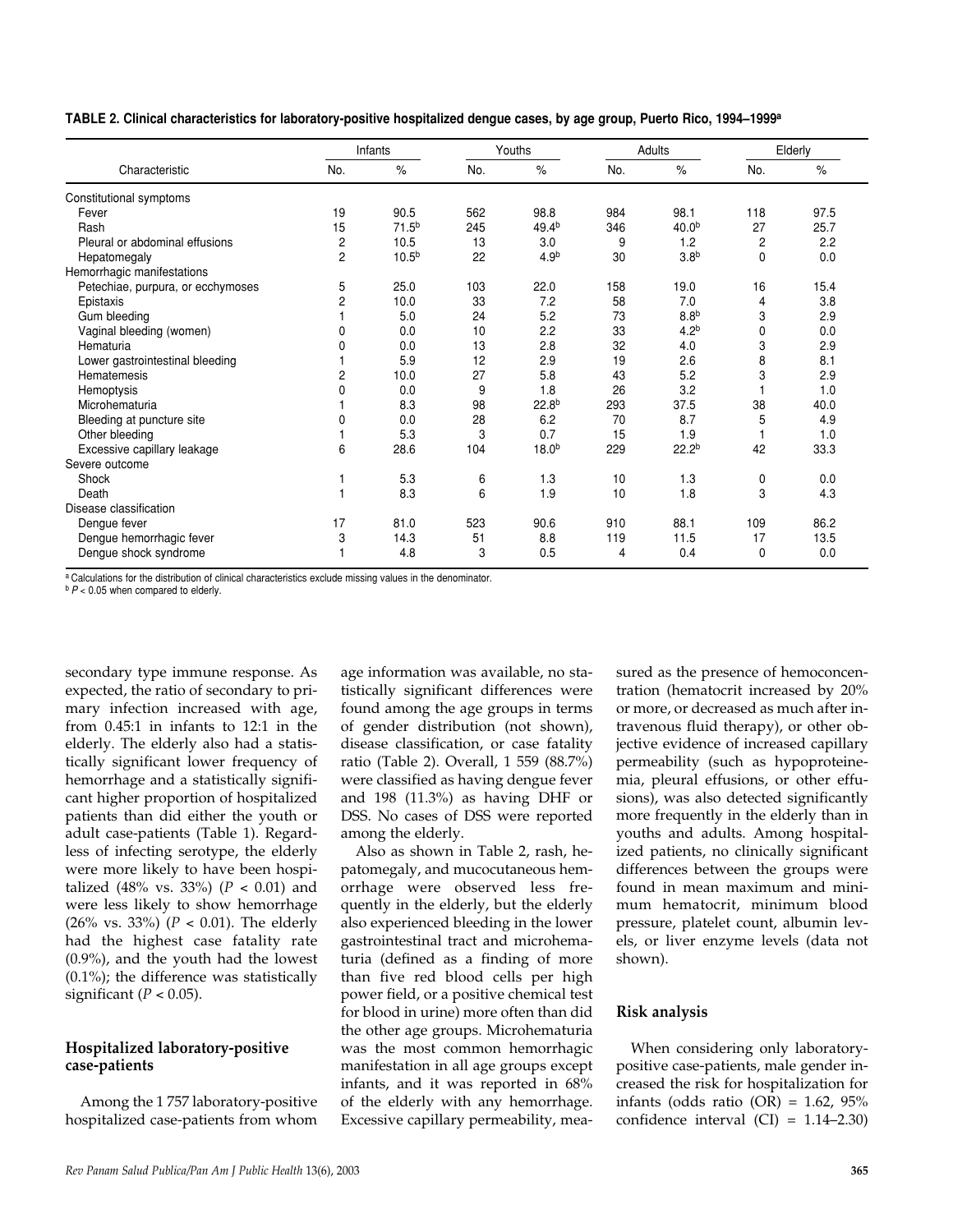and youths (OR = 1.13; 95% CI = 1.01– 1.26), and hemorrhage increased the risk of hospitalization in all groups except the elderly. Neither male gender nor history of hemorrhage significantly increased the risk of death for patients in any of the age groups.

When we looked at age subgroups among the elderly (65–69, 70–79, 80–89, and 90 years or older), the frequency of reported hemorrhage, hospitalization, or disease outcome was similar. An increased risk for hemorrhage in comparison to other age groups was seen only in males 80–89 years old (OR = 4.31; 95% CI = 1.46– 13.13). However, neither gender, hemorrhage, nor secondary infection increased the risk for hospitalization in any of the elderly age subgroups (data not shown).

Multiple regression analysis among the laboratory-positive patients showed that hemorrhage and male sex were independent risk factors for hospitalization (Table 3). Hemorrhage was also an independent risk factor for death. After adjustment for gender and the presence of hemorrhage, the elderly and infants had similar risks of hospitalization and death. The elderly had 2.4 times the risk of hospitalization as did youths, and 1.7 times the risk of adults. Also, the risk of death in the elderly was 6.8 times that of youths and 3.4 times that of adults.

# **DISCUSSION**

Although dengue infection in adults has been described in prior publications (11, 14–20, 31–36), this study provides the first detailed analysis of clinical manifestations of dengue in the elderly (aged 65 years or older). Three markers of disease severity were evaluated in this study: the presence of hemorrhage, hospitalization, and fatal outcome. Even when the clinical presentations of dengue fever and severe dengue infection in this age group are similar to the disease presentations described in clinical studies in other age groups, subtle differences were found. Hemorrhages were reported less frequently in the elderly, who were also

**TABLE 3. Multivariate analysis showing odds ratio (OR) and 95% confidence interval (CI) for risk for hospitalization and death among laboratory-positive dengue cases in Puerto Rico, 1994–1999** 

|                              |                   | Hospitalization | Death             |               |  |
|------------------------------|-------------------|-----------------|-------------------|---------------|--|
| Groups compared <sup>a</sup> | OR                | 95% CI          | OR                | 95% CI        |  |
| Elderly vs. infants          | 0.91              | $0.73 - 1.13$   | 1.80              | $0.46 - 7.04$ |  |
| Elderly vs. youth            | 2.43 <sup>b</sup> | $2.10 - 2.82$   | 6.78 <sup>b</sup> | $2.51 - 18.3$ |  |
| Elderly vs. adults           | 1.71 <sup>b</sup> | $1.48 - 1.98$   | 3.45 <sup>b</sup> | $1.49 - 8.05$ |  |
| Hemorrhage vs. no-hemorrhage | 1.51 <sup>b</sup> | $1.42 - 1.62$   | 2.06 <sup>b</sup> | $1.14 - 3.74$ |  |
| Males vs. females            | 1.09 <sup>b</sup> | $1.03 - 1.17$   | 1.07              | $0.59 - 1.94$ |  |

a The reference group is the second one in each of the pairings.  $b$   $P < 0.05$ .

hospitalized more often and had a higher case fatality ratio than did youths and adults. These findings are of increasing importance for dengue epidemiology and medical care, in view of the expanding nature of dengue and DHF in a world that is facing an aging population.

Many of the clinical manifestations of dengue fever found in our study of the elderly are consistent with previous clinical descriptions in adults. Rash was less commonly found in the elderly (probably because of the relative frequency of secondary infections in this segment of the population (33)), and the percentage of DHF patients with hepatomegaly decreased with age (none of the elderly patients was observed to have hepatomegaly). Hepatic weight declines with age, and in vivo ultrasound studies have shown that liver volume is 17% to 28% lower in those over age 65 than in those under age 40, which could be a contributing factor for this finding (37, 38).

Another finding to be kept in mind in the clinical evaluation of an elderly patient is that fewer hemorrhagic manifestations, especially mucosal and cutaneous hemorrhages, were reported in this age group. However, hemorrhage is a marker for severe disease and even though the aged report fewer hemorrhagic manifestations (overall), microhematuria and occult gastrointestinal bleeding occurred more frequently than did other hemorrhagic manifestations. Therefore, if obvious bleeding is not evident, it should be sought. As previously reported in DHF

patients in Puerto Rico (14), in our study the most frequent hemorrhagic manifestation in all age groups except infants was microscopic hematuria. It was present in 40% of the elderly casepatients who exhibited hemorrhage when they sought treatment and was the only hemorrhagic manifestation in 68% of the 17 elderly case-patients with DHF. We also found a higher proportion of elderly patients with increased vascular permeability. The pathophysiological mechanism behind this is not clear, but the higher frequency of this important contributor to DHF (39–42) could be an important factor in the severity of dengue in the elderly.

Our study was based on surveillance data, which by its nature may have led to preferential reporting of severe cases and incomplete recording of important items such as hospitalization status and disease outcome. Differential reporting of symptoms by age, a potential explanation for our findings, could not be assessed with the data available, but less frequent reporting of hemorrhage based solely on the age of the patient would not be expected. If differential reporting were present, it would be related more to the source of reporting (e.g., physicians, nurses, or ICNs) and, therefore, should be equally distributed among all age groups.

We found that the elderly with dengue were hospitalized as often as infants and more frequently than youths and adults. This might be explained by the perception of both the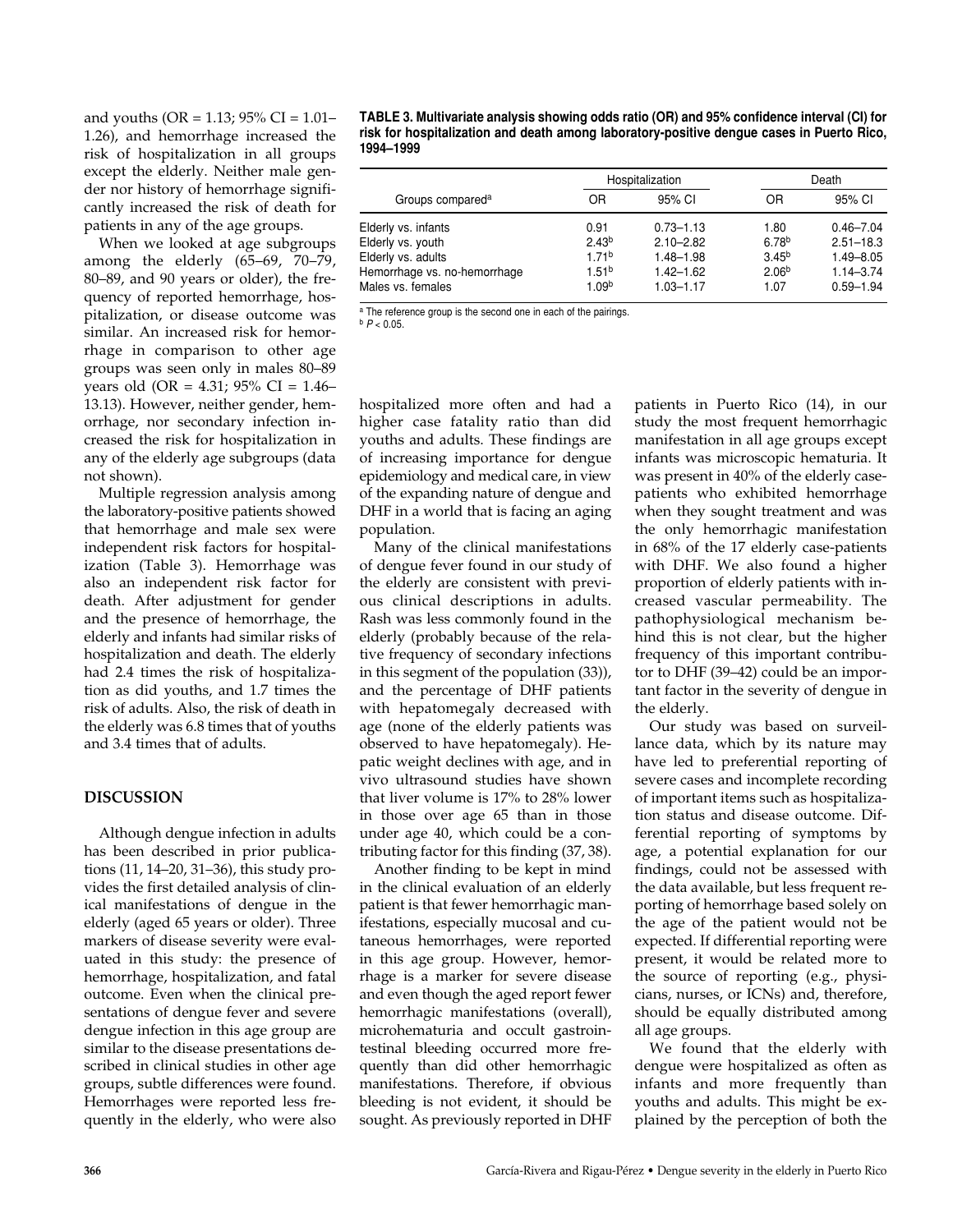infants and elderly as "fragile" since they are more likely to develop complications during any disease process and therefore require closer observation. This would lead to less-severe cases being hospitalized more often and also to an increase in the proportion of patients hospitalized due to a concern (age) unrelated to dengue. However, if age were the reason for differential rates of hospitalization, we would expect a lower case fatality rate among the elderly, because milder cases would inflate the denominator. Nevertheless, in our study we found the opposite, that is, a higher case fatality rate among the elderly. These considerations highlight the need for prospective clinical studies that include the elderly.

Dengue complications are enhanced in well-nourished children with good immune response (43). The nutritional and immune status of the elderly was not assessed in this study, but it is clear that even when the elderly may in general have diminished immunity, they

still present with severe dengue. This requires further evaluation, in consideration of the multifactorial etiology of severe dengue infection. Another relevant contributor to the findings in this study might be concurrent disease, since aging is associated with the presence of chronic conditions and increased susceptibility to infectious disease. Previous studies have documented rare occurrences of severe dengue and co-infections or the presence of chronic diseases (44–46). Surveillance data such as those we analyzed do not provide information about coexisting diseases. However, a previous study of all 57 DHF patients documented in Puerto Rico in 1990 and 1991 (aged 0 to 86 years) found no evidence of comorbidity among them, suggesting that DHF diagnosis would rarely be attributed to comorbidity (14).

In summary, the elderly in Puerto Rico often develop severe illness when infected with the dengue virus. They show higher rates of hospitalization, DHF, and death than do infected

youth and younger adults, in a pattern similar to that of infants. We applied the WHO case definition for DHF strictly, so DHF diagnosis was not applied differentially. An elderly case may present with increased vascular permeability and may require hospitalization (two markers of disease severity), even in the absence of evident hemorrhage. The clinical evaluation of elderly patients with suspected dengue must include a thorough clinical examination. An assessment of the occurrence of mild hemorrhage, including the presence of microhematuria, occult blood in stools, and increased capillary permeability is very important to avoid complications from delayed identification and treatment of severe dengue infection.

**Acknowledgments.** The authors gratefully acknowledge the assistance of hospital infection control nurses in Puerto Rico and of the laboratory staff, CDC, Dengue Branch, San Juan, Puerto Rico.

#### **REFERENCES**

- 1. World Health Organization. Dengue haemorrhagic fever. Diagnosis, treatment, prevention and control. 2nd ed. Geneva: WHO; 1997.
- 2. Pinheiro FP, Corber SJ. Global situation of dengue and dengue haemorrhagic fever, and its emergence in the Americas. World Health Stat Q 1997;50(3–4):161–169.
- 3. Thein S, Aung MM, Aye M, Zaw A, Aye K, Aye KM, et al. Risk factors in dengue shock syndrome. Am J Trop Med Hyg 1997;56:566-572.
- 4. Burke DS, Nisalak A, Johnson DE, Scott RM. A prospective study of dengue infections in Bangkok. Am J Trop Med Hyg 1988;38:172– 180.
- 5. Sangkawibha N, Rojanasuphot S, Ahandrik S. Risk factors in dengue shock syndrome: a prospective study in Rayong, Thailand. Am J Epidemiol 1984;120:653–669.
- 6. George R, Lum LC. Clinical spectrum of dengue. In: Gubler DJ, Kuno G, eds. Dengue and dengue hemorrhagic syndrome. Wallingford, United Kingdom: CAB International; 1997. Pp. 89–113.
- 7. Nelson E. Hemorrhagic fever in children in Thailand. Trop Pediatr 1960;56:101–107.
- 8. Sumarmo, Wulur H, Jahja E, Gubler DJ, Suharyono W, Sorensen K. Clinical observations on virologically confirmed fatal dengue

infections in Jakarta, Indonesia. Bull World Health Org 1983;61:693–701.

- 9. Halstead S, Nimmannitya S, Margiotta M. Dengue and chinkungunya virus infection in man in Thailand, 1962-1964. Am J Trop Med Hyg 1969;18:972–983.
- 10. Eram S, Setyabudi Y, Sadono I, Sutrisno S, Gubler DJ, Sulianti J. Epidemic dengue hemorrhagic fever in rural Indonesia. Am J Trop Med Hyg 1979;28:711–716.
- 11. Hayes C, Manaloto C, Gonzalez A, Ranoa P. Dengue infections in the Philippines: clinical and virological finding on 517 hospitalized patients. Am J Trop Med Hyg 1988;39:110–116.
- 12. Songco R, Hayes C, Leus CD, Manaloto COR. Dengue fever/dengue hemorrhagic fever in Filipino children: clinical experience during the 1983–1984 epidemic. Southeast Asian J Trop Med Publ Hlth 1987;18:284–290.
- 13. Gubler DJ. Dengue and dengue hemorrhagic fever: its history and resurgence as a global public health problem. In: Gubler DJ, Kuno G, eds. Dengue and dengue hemorrhagic fever. Wallingford, United Kingdom: CAB International; 1997. Pp. 1–22.
- 14. Rigau-Pérez JG, Puerto Rico Association of Epidemiologists. Clinical manifestations of dengue hemorrhagic fever in Puerto Rico 1990–1991. Rev Panam Salud Publica 1997;1(5):381–388.
- 15. Miagostovich MP, Ramos RG, Nicol AF, Nogueira RMR, Cuzzi-Maya T, Oliveira AV, et al. Retrospective study on dengue fatal cases. Clin Neuropath 1997;16(4):204–208.
- 16. Gomez Dantes H, Koopman JS, Addy CL, Zarate ML, Vaca Marin MA, Longini IM, et al. Dengue epidemics on the Pacific coast of Mexico. Int J Epid 1988;17(1):178–186.
- 17. Travassos da Rosa A, Vasconcelos P, Travassos da Rosa ES, Rodrigues SG, Mondet B, Cruz A, et al. Dengue epidemic in Belém, Pará, Brazil 1996–97. Emerg Inf Dis 2000;6(3): 298–301.
- 18. Rosso F, Restrepo de Meza MT, Alzate A, Muñóz J, Moreno CH. Dengue hemorrágico en el Hospital Universitario del Valle, 1990– 1992. Colombia Médica 1994;25(1):10–14.
- 19. Rodríguez Gómez JH, Calderón Moncloa JC. Dengue clásico: aspectos epidemiológicos en el Hospital de Apoyo Integrado Tarapoto-1990. Acta Médica Peruana 1992;16(3):187–193.
- 20. Díaz A, Kourí G, Guzmán MG, Lobaina L, Bravo J, Ruiz A, et al. Description of the clinical picture of dengue hemorrhagic fever/dengue shock syndrome (DHF/DSS) in adults. Bull Pan Am Health Organ 1988;22(2): 133–144.
- 21. Bell R, High K. Alterations of immune defense mechanisms in the elderly: the role of nutrition. Infect Med 1997;14:415–424.